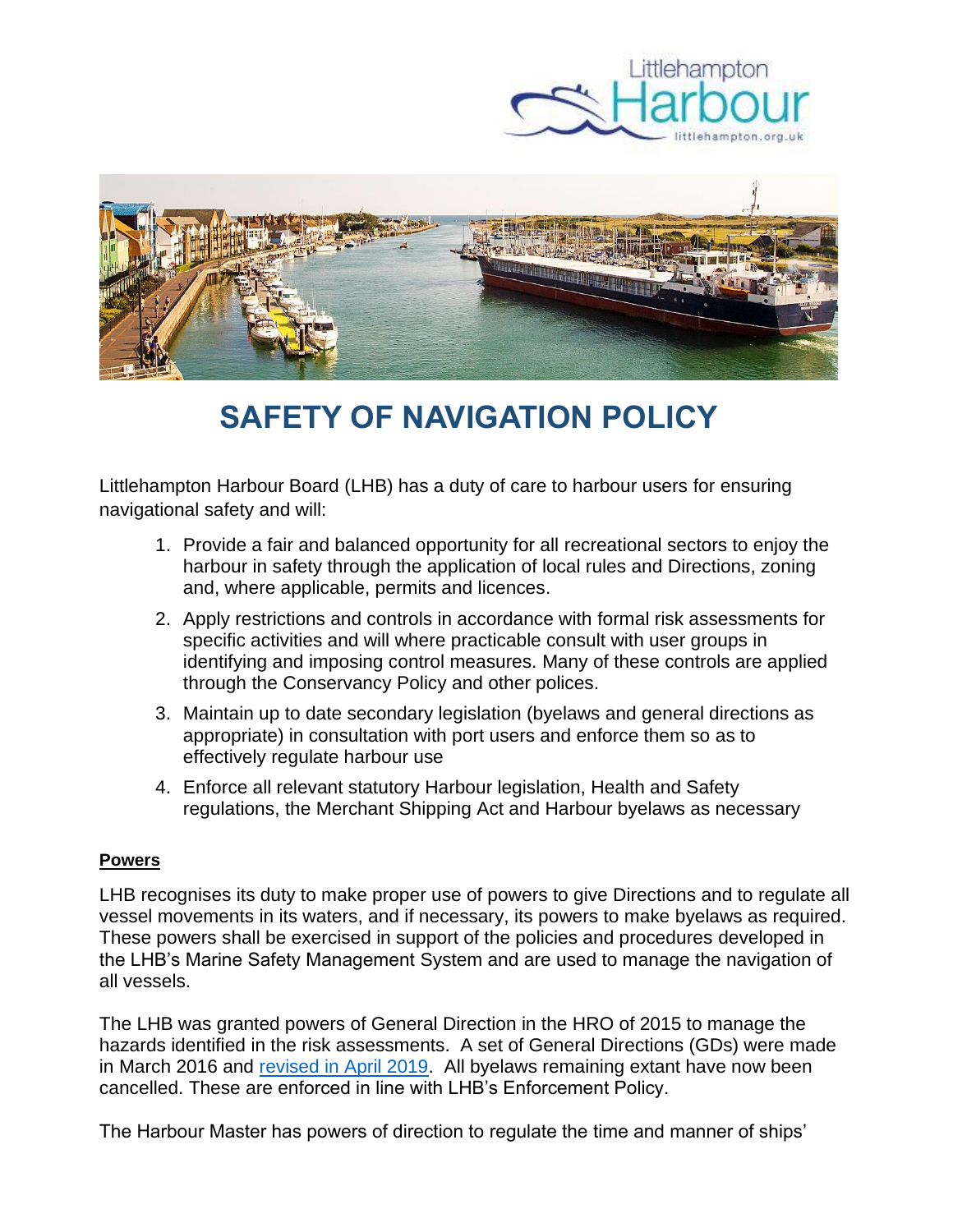

entry to, departure from and movement within the harbour waters, and related purposes.

These powers are given for the purpose of giving specific directions to specific vessels for specific movements, unless the powers have been extended for other purposes. Harbour Master's directions may be referred to as 'Special Directions' to distinguish them from 'general directions' given by the authority itself. Special directions are not for setting general rules but relate to specific vessels – or in an emergency, to a class of vessels – on particular occasions.

The powers of direction are also exercisable by all LHB Duty Officers (trained as per the LHB Training Policy and Matrix) as well as other suitably trained patrol staff notified in writing by the Harbour Master. LHB Duty Officers carry identify badges which document their delegation of the power of Special Directions.

It is an offence not to comply with directions but the master – or pilot – of a vessel is not obliged to obey directions if he believes that compliance would endanger the vessel. It is the duty of a harbour master in exercising these powers to consider the interests of all shipping in the harbour. Directions may include the use of tugs and other forms of assistance.

#### **Dangerous Vessels**

Under the Dangerous Vessels Act 1985, the Harbour Master (or appointed Deputy) may give directions prohibiting the entry into, or requiring the removal from, the harbour of any vessel if, in his opinion, the condition of that vessel, or the nature or condition of anything it contains, is such that its presence in the harbour might involve a grave and imminent danger to the safety of persons or property or risk that the vessel may, by sinking or foundering in the harbour, prevent or seriously prejudice the use of the harbour by other vessels.

The Harbour Master must have regard to all the circumstances and to the safety of any person or vessel. Directions given under the Dangerous Vessels Act 1985 may be overridden by the Secretary of State. This power is likely to be exercised through SOSREP, having assumed powers of intervention relating to the salvage of the casualty.

## **Vessel Traffic Management**

A Vessel Traffic Service for Littlehampton would be inappropriate and excessive; instead a Local Port Service is provided. A periodic Local Port Service is provided via VHF and landline during office hours on weekdays year-round and also on weekends between April and September. Contact information for the Local Port Service is listed under 'Littlehampton Harbour' in the 'Admiralty List of Radio Signals' Volume 6. LHB has an effective system for promulgating navigation warnings affecting the Harbour via various channels.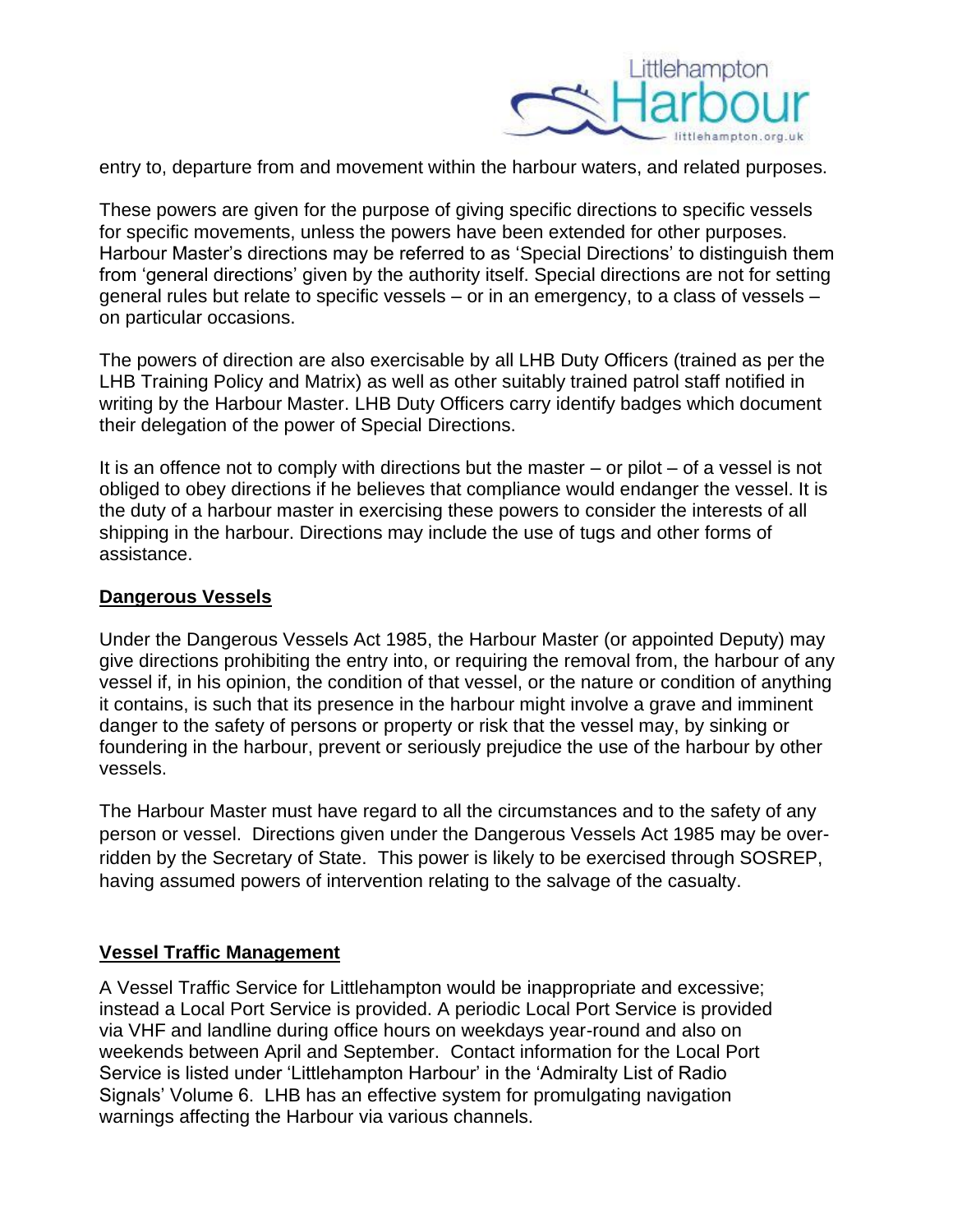

## **Specific Controls on Some User Groups**

The LHB has implemented management policies for specific groups of vessels in response to incidents and after consultation with stakeholders. This currently includes the Personal Watercraft (PWC) Management Policy the Small Commercial Vessel (SCV) Management Policy. These schemes are implemented through specific new General Directions. The option of further similar schemes (e.g. Houseboats and Paddlecraft) are being kept under review and are likely to be implemented in the future.

## **Events**

Organisers of recreational events proposed within harbour limits (e.g. from sea to Queens Road bridge Arundel) must ensure that they consult with the Harbour Master and relevant landowners and mooring operators regarding events both on and over the water, about the need for risk assessments. The need will be proportional to the activity; the Harbour Master may be able to agree that formal assessments are not needed for some low-key leisure activities. More guidance is available on the website [here.](https://www.littlehampton.org.uk/events-in-the-harbour/)

## **Marina and Yacht Clubs**

The Harbour Master liaises on safety issues with Littlehampton Marina and the two yacht clubs. The PMSC applies to all organisations that own or manage marine facilities such as terminal and marina operators.

## **Passage Plans**

There is no standing requirement for any vessel in Littlehampton Harbour to file a port passage plan. The Board has a power of Special Direction under the Pilotage Act, 1987 and the 2015 HRO should the requirement need to be introduced in specific circumstances. If they were appropriate in a particular case, powers of Direction would be used to require the use of a port passage plan.

## **Towage Guidelines**

[Towage Guidelines](http://www.littlehampton.org.uk/towage-guidelines) for the port are published. As guidelines, they are not currently enforceable in court but of course taken into account when determining penalties for connected offences.

## **Patrols**

The Harbour maintains a patrol presence on the Harbour to enforce byelaws and other directions during the day in the summer season and with security patrols in the winter. Procedures for the conduct of patrols are in place while procedure for enforcement in